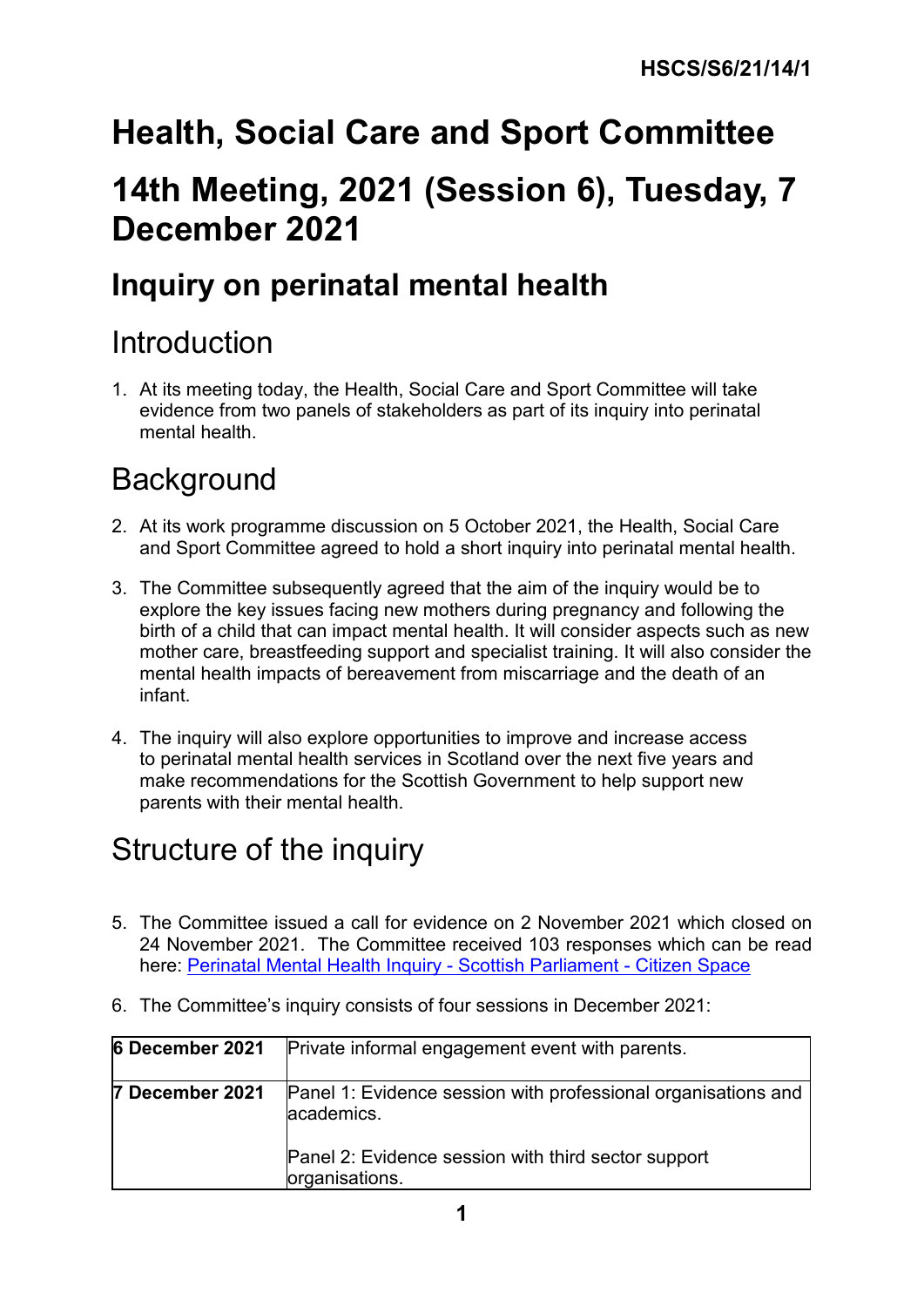| 14 December 2021 Evidence session with the Minister for Mental Wellbeing and |
|------------------------------------------------------------------------------|
| Social Care and the Chair of the Perinatal and Infant Mental                 |
| Health Programme Board.                                                      |

7. The representative from Maternal OCD is only able to attend panel 2 for part of the sessions and has therefore provided additional written evidence in advance. This is attached at Annexe A. The Mental Welfare Commission for Scotland submitted a late response to the Committee's consultation and this has been attached at Annexe B.

#### **Clerks to the Committee**

**2 December 2021**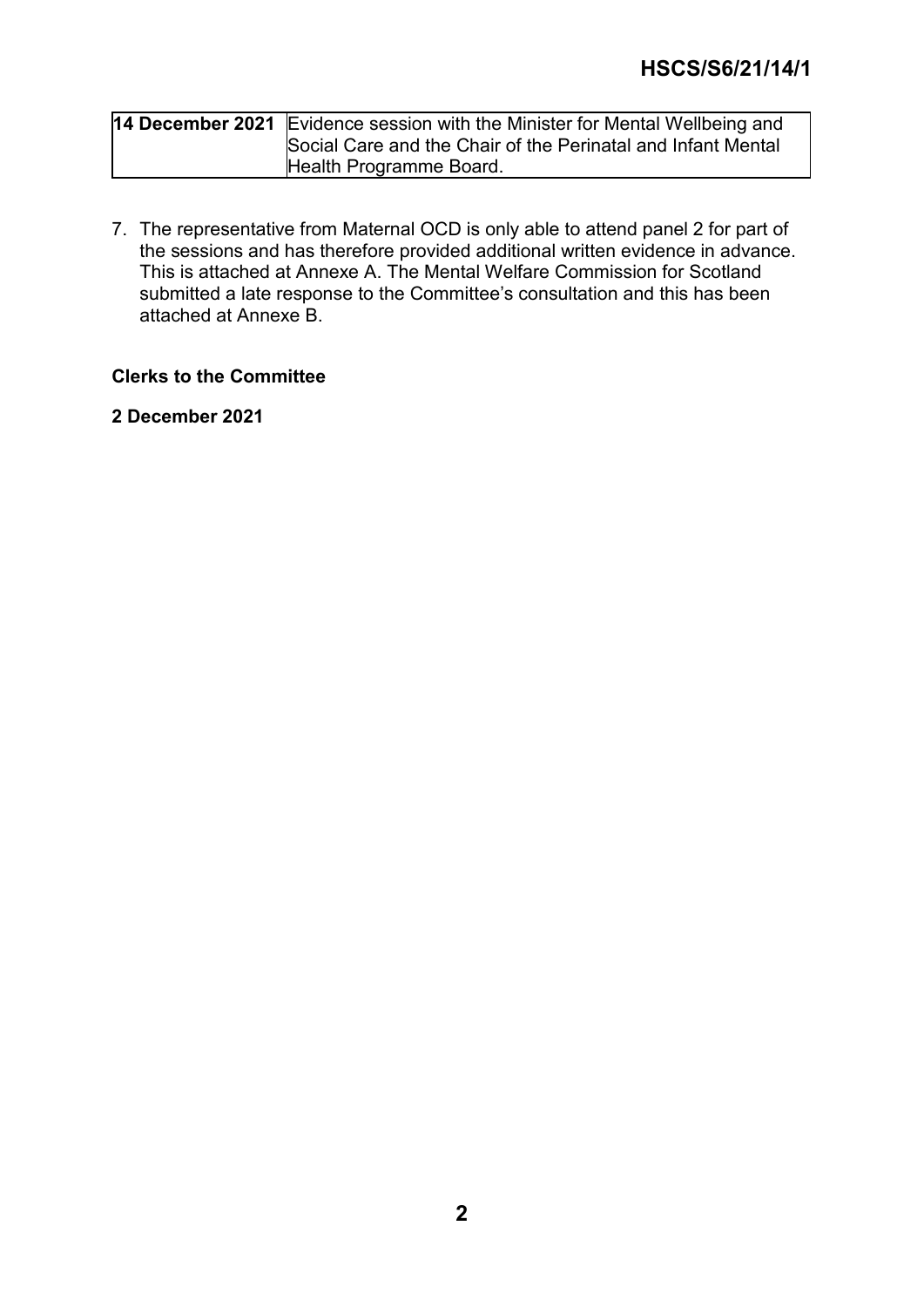### **Annexe A**

#### **Maternal OCD**

#### **What is Perinatal OCD?**

Obsessive Compulsive Disorder is an anxiety disorder characterised by: a) recurrent, unwelcome thoughts, images, ideas, (obsessions) b) related behavioural or mental acts (compulsive rituals) to suppress or neutralise the distress or prevent a feared outcome c) significant functional impairment in a number of domains

Perinatal OCD is OCD during pregnancy and in the postnatal year, with obsessions usually (but not always) revolving around significant fear of harm coming to the infant, with worries frequently focused on accidentally or deliberately harming the child or the child becoming ill. It is important to note that the occasional experience of all of these worries is absolutely normal and indeed very common in mums and mums to be.

#### **How prevalent is perinatal OCD?**

Nichole Fairbrother et al recently published a robust study titled 'High Prevalence and Incidence of Obsessive-Compulsive Disorder Among Women Across Pregnancy and the Postpartum' which demonstrated a high prevalence of perinatal OCD - **7% across the whole perinatal period**. This paper was pre-pandemic, so it is likely that even more women are having a hard time.

#### **How can the workforce be supported to provide for women impacted by perinatal OCD**

- The British Journal of General Practice produced an [article](https://bjgp.org/content/67/661/376) and [letter](https://bjgp.org/content/67/661/376/tab-e-letters) about Perinatal OCD which arose from the lack of understanding by professionals and the consequences of this. There is a clear need for training in recognition and effective treatment of the problem
- Please see here an [Article](https://www.researchgate.net/publication/236637278_A_hidden_problem_Consequences_of_the_misdiagnosis_of_perinatal_obsessive-compulsive_disorder) by Dr Fiona Challacombe: '*A hidden problem: consequences of the misdiagnosis of perinatal obsessive compulsive disorder'* which also demonstrates a need for training and support for the workforce.
- Studies show that Cognitive Behaviour Therapy (CBT) works well (Challacombe et al, 2017) and should be accessible for women to support their recovery – effective signposting is vital
- Watch Maternal OCD patron Dr Fiona Challacombe and Maternal OCD Cofounder Maria Bavetta who ran a [Facebook live session](https://m.facebook.com/PerinatalMHPartnershipUK/videos/762568750601030/?refsrc=deprecated&_rdr)

#### **How to manage risk and perinatal OCD**

- People with OCD do not act on their intrusive thoughts of deliberate harm.
- Veale et al (2009) wrote a Risk Assessment and Management in OCD [paper](https://www.oxfordahsn.org/wp-content/uploads/2015/11/Risk-Assessment-in-OCD.pdf) extracts below: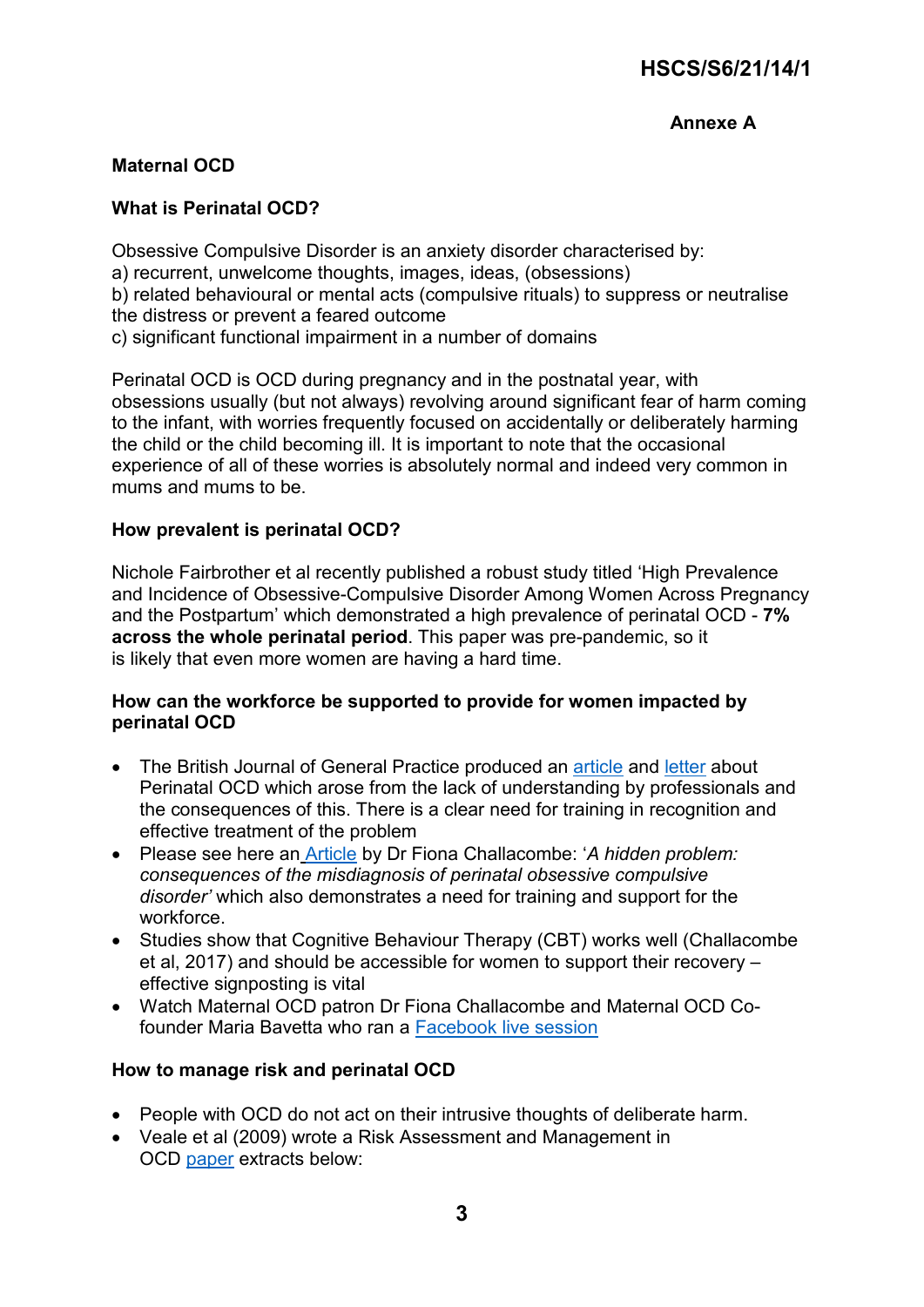- "A person with OCD can be harmed by an incorrect or unduly lengthy risk assessment, responding with increased doubts and fears about the implications of their intrusive thoughts."
- "At best this will lead to greater distress, avoidance and compulsive behaviours, and mistrust of health professionals; at worst, to complete decompensation of the patient or break up of the family"

#### **Maternal Mental Health Alliance (MMHA) Make All Care Count Campaign**

Maternal OCD is a proud member of the MMHA and supports the Make All Care Count Campaign calling for all women and families across the UK to have equitable access to comprehensive, high-quality PMH care, including and beyond [specialist](https://www.canva.com/link?target=https%3A%2F%2Fmaternalmentalhealthalliance.org%2Fcampaign%2Fmaps%2F&design=DAEhqKm3qwU)  [services.](https://www.canva.com/link?target=https%3A%2F%2Fmaternalmentalhealthalliance.org%2Fcampaign%2Fmaps%2F&design=DAEhqKm3qwU)

#### **Overall to note:**

- There are no cases of a mum with perinatal OCD harming her baby
- Prevalence is high (7%) but diagnosis is low, so women are falling through the gaps
- CBT is an effective course of treatment & recovery is possible for women with perinatal OCD.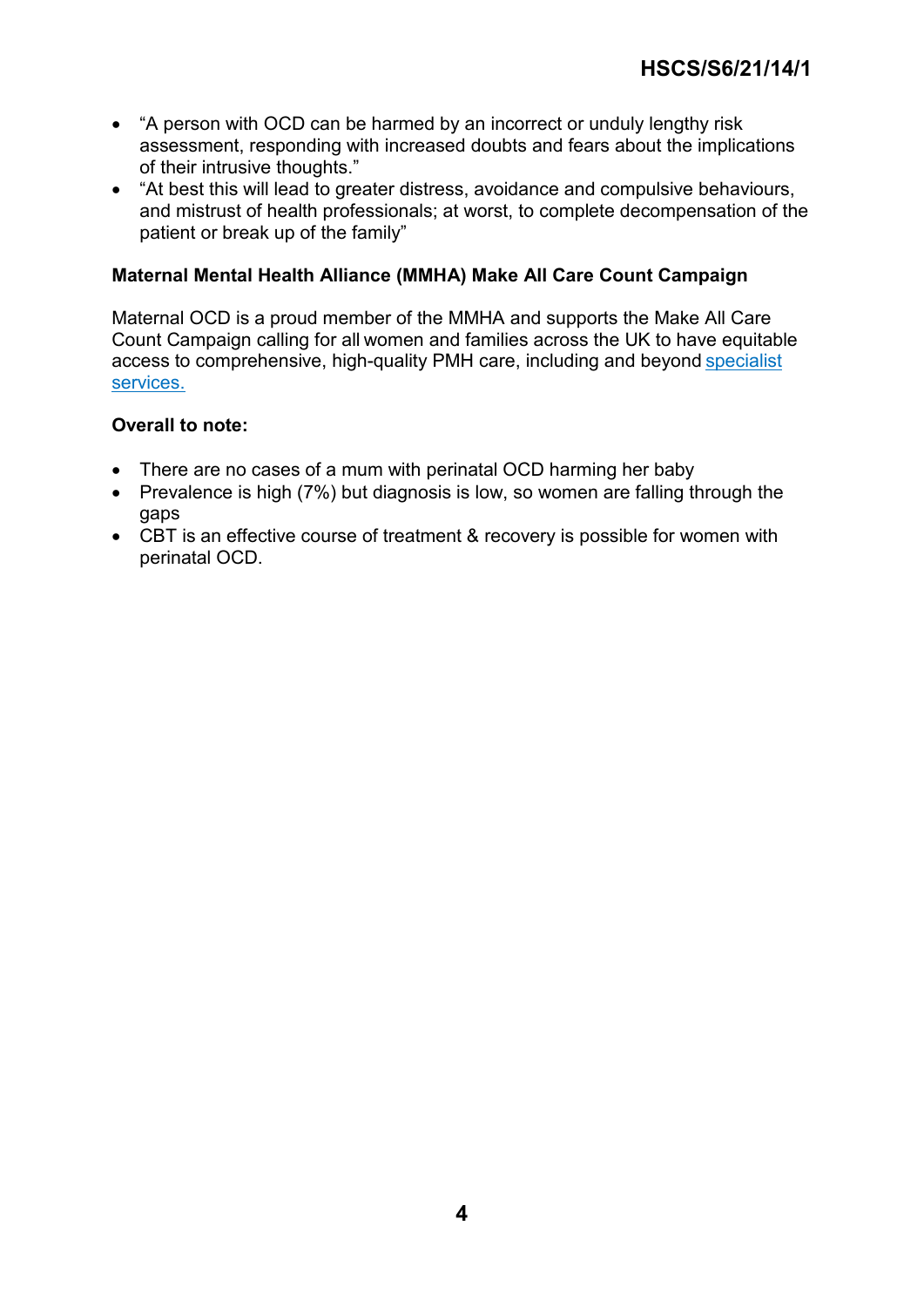### **HSCS/S6/21/14/1**

#### **Annexe B**

#### **Mental Welfare Commission for Scotland**

#### **Information about your organisation**

The Mental Welfare Commission for Scotland (the Commission) was originally set up in 1960 under the Mental Health Act and our current powers and duties are set out under the Mental Health (Care and Treatment) Act (2003) and the Adults with Incapacity Act (2000). We carry out our statutory duties by focusing on five main areas of work: visiting people, monitoring the Acts, investigations, providing information and advice, and influencing and challenging.

The Commission's work in relation to perinatal mental health care is primarily in two areas: visiting and, more recently, monitoring. The focus of our work in both areas is on the women who experience severe mental ill health during the perinatal period and who may require care and treatment in hospital, whether informally or under the Mental Health Act. However this requires us to be aware of the context of available care in the community setting and staffing for this.

Mental Health law in Scotland makes provision for mothers with a baby under 12 months old who require inpatient treatment for mental illness to be admitted with their baby if they wish, where this is in the best interests of both mother and infant. [Section](http://www.legislation.gov.uk/asp/2003/13/section/24)  [24 of the Mental Health \(Care and Treatment\) \(Scotland\) Act 2003,](http://www.legislation.gov.uk/asp/2003/13/section/24) 'Services and Accommodation for Mothers' , sets out the legal duties of Health Boards to make this provision for mothers. This legal requirement was broadened in the [2015 Act](http://www.legislation.gov.uk/asp/2015/9/pdfs/asp_20150009_en.pdf) to reflect that it was not just mothers with post-natal depression who should be afforded this provision but also those with mental illness, personality disorder and/or learning disability

In Scotland there are two regional mental health Mother and Baby Units (MBUs). These specialist six-bed units are based in Glasgow and Livingston.

When the Mental Welfare Commission carried out a [national perinatal themed visit in](https://www.mwcscot.org.uk/media/320718/perinatal_report_final.pdf)  [2015,](https://www.mwcscot.org.uk/media/320718/perinatal_report_final.pdf) we found that, during a three month survey, over one third of women (36%, 16 of 44) who were admitted postnatally for mental health care did not receive care with their baby in a specialist MBU, instead receiving this in general adult psychiatry (nonspecialist) settings. We found that some women were separated from their baby for prolonged periods. Annual admission data from the MBUs also showed considerable variation in admission rates between health boards.

[Perinatal Mental Health Network Scotland](https://www.pmhn.scot.nhs.uk/) (PMHNS), established in early 2017, carried out a national needs assessment exercise during 2017/2018. Their report 'Delivering [Effective Services: Needs Assessment and Service Recommendations for Specialist](https://www.pmhn.scot.nhs.uk/wp-content/uploads/2019/03/PMHN-Needs-Assessment-Report.pdf)  [and Universal Perinatal Mental Health Services'](https://www.pmhn.scot.nhs.uk/wp-content/uploads/2019/03/PMHN-Needs-Assessment-Report.pdf), published in March 2019, highlighted ongoing geographical variations in access to MBU care. It also confirmed that two NHS boards continued to have no formal arrangement for admitting to one or other **MBU.** 

Confidential enquiries into maternal deaths in the UK continue to highlight the risks of perinatal mental illness and the need for careful risk assessment and specialist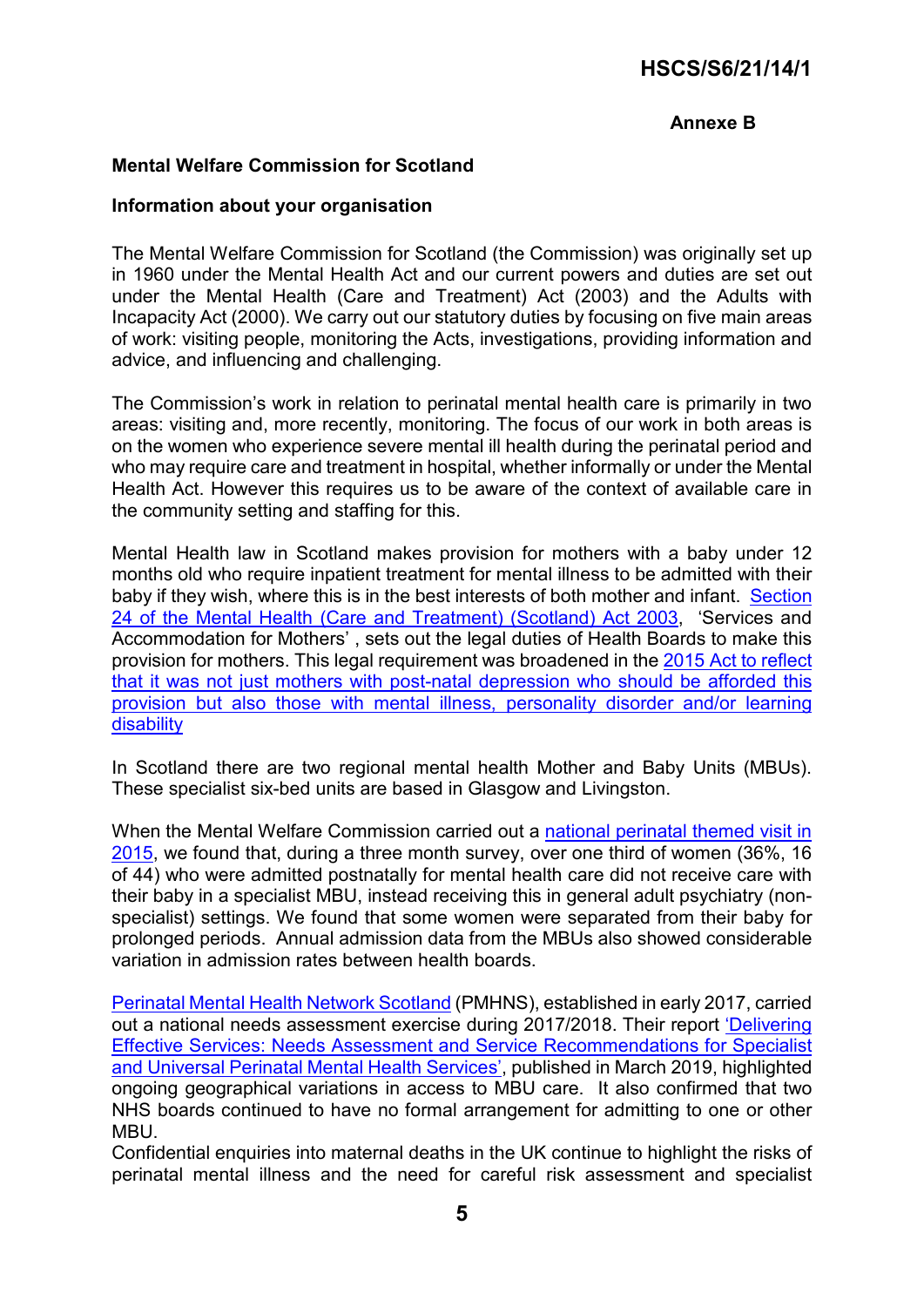support. Maternal suicide remains the leading cause of death during the first year after pregnancy<sup>[1](#page-5-0)</sup>.

PMHNS and the Commission worked to improve the monitoring of perinatal admissions, with the aim of identifying current barriers to MBU care, informing national service development and improving women's access to inpatient perinatal mental health care, wherever they live in Scotland. Progress and challenges in this area are highlighted in the following section.

#### **Q1. How can the Scottish Government improve perinatal mental health services in Scotland, both in the short term and over the next five years?**

The Commission welcomes the significant progress made by the Perinatal Mental Health Network and, more recently, the Perinatal and Infant Mental Health Programme Board in improving perinatal mental health services in Scotland. Much of this work and service development has continued despite the challenges of the pandemic.

In our contact with the MBUs we are continuing to hear how this progress and investment is making a difference on the ground. Additional funding to MBUs has enabled increases both in staff numbers and in the breadth of professional expertise available in both units. Examples of this include: increased numbers of mental health nurses and nursery nurses; increased access to psychology, nurse therapy, occupational therapy and social work support. We have also heard of innovative plans to employ the first peer support worker and parent-infant therapist in one of the MBUs.

There do however continue to be challenges, including recruitment (a continued area of concern the Commission is aware of across mental health services in Scotland) and access to specialist perinatal services for women living in remote and rural areas.

There are three specific areas for improvement we would wish to highlight in relation to the Commission's perinatal work:

1) Improving perinatal admission data

#### Short term

Whilst annual MBU admission data is collected by both Mother and Baby Units, it is difficult to establish the number of women who are admitted to general adult mental health wards each year and are not transferred to an MBU. Information is held separately on maternity and mental health datasets, and is not routinely combined to provide these answers.

The Perinatal Mental Health Network submitted a research proposal to the Public Benefit Privacy Panel for the routine collection of these data-sets going forward to enable an accurate assessment of gaps i.e., the proportion of mothers admitted without their baby. We understand that this application is currently delayed. The Commission are cited on this application.

<span id="page-5-0"></span> **<sup>1</sup> [MBRRACE-UK\\_Maternal\\_Report\\_2021\\_-\\_Lay\\_Summary\\_v10.pdf \(ox.ac.uk\)](https://www.npeu.ox.ac.uk/assets/downloads/mbrrace-uk/reports/maternal-report-2021/MBRRACE-UK_Maternal_Report_2021_-_Lay_Summary_v10.pdf)**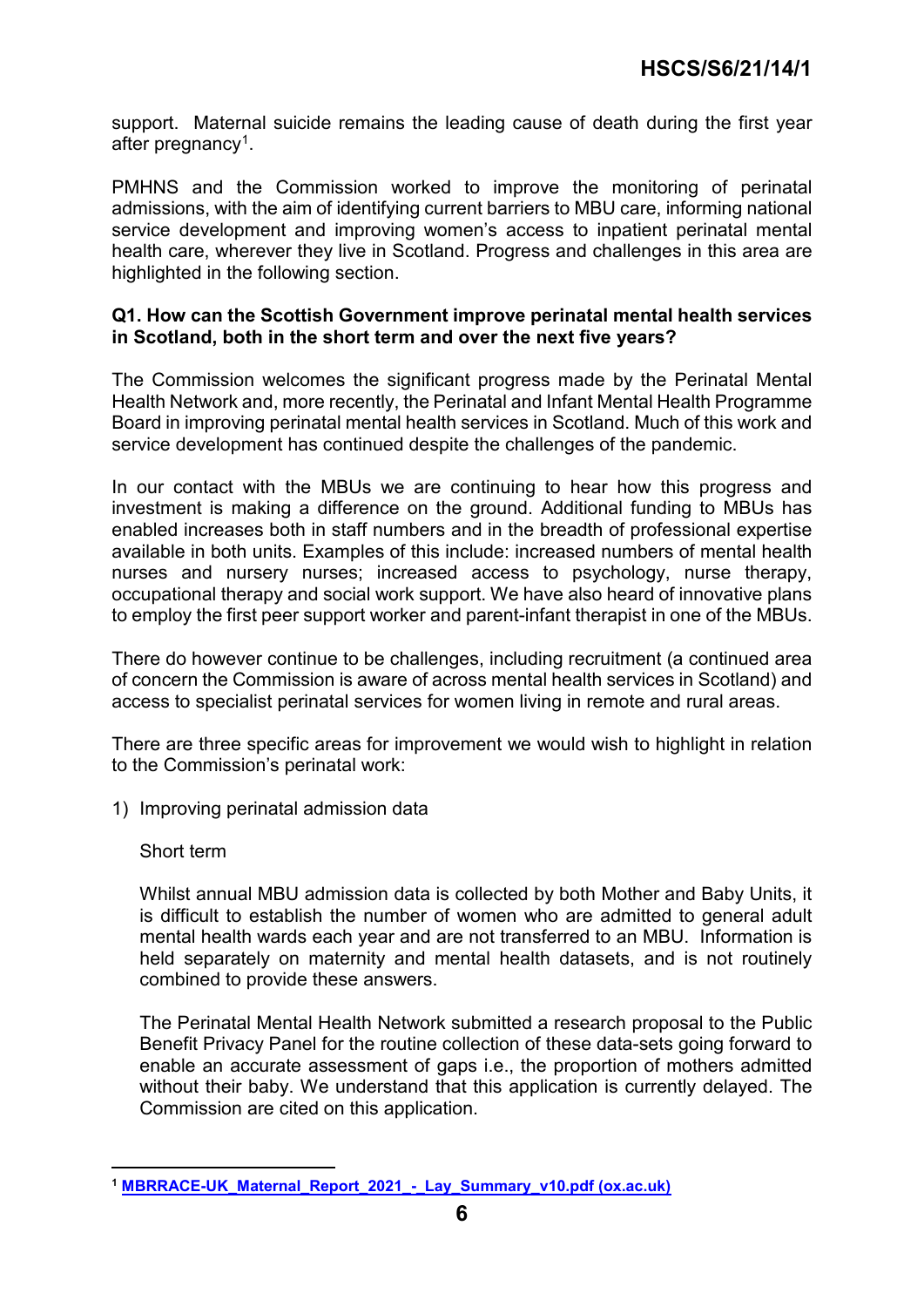Until we have accurate national data, we cannot know the full extent of current unmet need. Currently it is not possible to know whether women living in certain areas are disadvantaged in relation to MBU access. We know that there continues to be a significant variation in admission rates to the MBUs from across NHS boards (when compared with birth data), but we do not know if women from these NHS boards are being admitted to local inpatient services for perinatal mental health care, or are not being admitted at all. Additional factors which may contribute to these inequities, such as economic deprivation, may also be impacting on access.

Once approved and underway, this work will enable comprehensive data to be collated by the PMHN and future monitoring to be carried out with a high degree of accuracy.

2) Equity of access to MBU care

Following discussions with PMHNS, the Commission undertook a period of national perinatal admission monitoring between April 2019 – March 2021. The aim was to provide further information about women who were being admitted to general adult acute wards for mental health care in the year following childbirth and were not receiving specialist inpatient care with their baby in an MBU. The aim was to carry out this monitoring while longer term plans for future monitoring were undertaken by the network as above.

During this 2 year period, we asked all acute inpatient mental health wards across Scotland to inform us when a woman who had a baby under 12 months old was admitted to their care. We then asked clinicians to complete and return a monitoring form.

In total, we were notified of 30 women who were admitted to acute adult mental health wards during this 24 month period. We received completed monitoring forms for 25 women.

We suspect this represents under-reporting, but until comparative data is available, the true number of perinatal admissions to general adult wards during this period cannot be verified. We are also mindful that there were significant pressures on services during the pandemic that might have prevented them from participating in this monitoring.

Our data has not yet been published, but key findings include:

- 19 of the 25 women, were thought to pose a risk to their own safety and five were considered to pose a potential risk to their baby.
- 24 of the 25 women were reported to have at least one "red flag" symptom (a risk indicator highlighted in the report 'Saving Lives, [Improving Mothers' Care 2015'\)](https://www.npeu.ox.ac.uk/downloads/files/mbrrace-uk/reports/MBRRACE-UK%20Maternal%20Report%202018%20-%20Web%20Version.pdf).
- Only 9 of the 25 women were subsequently admitted to an MBU
- Reasons for non-admission to MBU echoed the findings of our previous perinatal themed visit: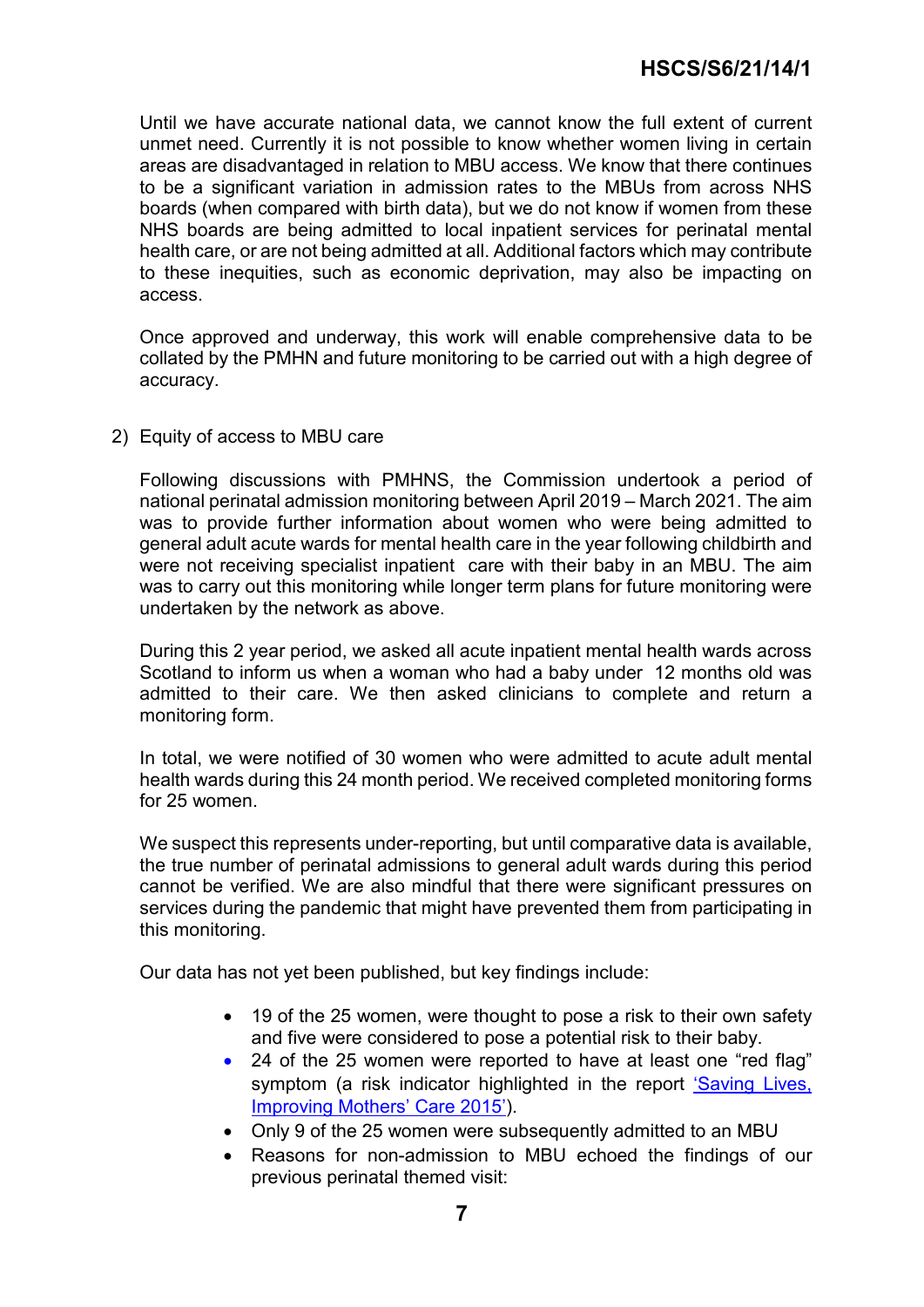- o MBU referral not being made by the treating psychiatrist
- o Lack of awareness among staff of MBU admission criteria or the benefits of specialist perinatal admission.
- o Women being offered admission but declining this due to separation from family (especially when there were other children at home) and distance from the MBU. In some cases women resident in neighbouring NHS Boards (to the MBU) felt it was still too far.
- o MBU admission not being offered due to the baby's age (eg nearing 1 year and potential risks to infant on ward)

Both MBUs have been helpful in continuing to share annual MBU admission data with the Commission. This shows the number of MBU admissions each year by health board. The trends highlighted in our themed visit report (reflecting 2012-2015 data) and by PMHNS in their [2](#page-7-0)017 Needs Assessment Report<sup>2</sup> continue, with markedly higher MBU admission rates for women who live in Lothian and Greater Glasgow and Clyde, where the MBUs are hosted. As the PMHNS suggested in their report, this "*may be a reflection of improved detection, local awareness of the service or ease of access for women and families."*

To improve equity in access to MBU care for women going forward, the Commission would recommend:

Short term

- Formal arrangements for admitting to an MBU
	- The Commission is advised that two health boards in Scotland (NHS Grampian and NHS Forth Valley) continue to have no service level agreement with either MBU. This has been the status quo for over five years, despite recommendations to address this. Although the MBU teams work together to prioritise admissions based on clinical need, it remains that women resident in these two health board areas may not have the same equity of access to MBU care as women living in other areas, particularly at times when demand for beds is high.

Longer term

- Maximising perinatal knowledge among non-specialist mental health staff Excellent NES Perinatal mental health modules have been developed in recent years and are freely accessible. Improving perinatal knowledge and skills among health staff may help ensure women who meet the criteria for MBU admission are offered this.
- 3) Improving specialist Community Perinatal Support

We have been very encouraged by recent developments in the establishment / expansion of specialist community perinatal mental services across NHS boards

<span id="page-7-0"></span> **<sup>2</sup> https://www.pmhn.scot.nhs.uk/wp-content/uploads/2019/03/PMHN-Needs-Assessment-Report.pdf**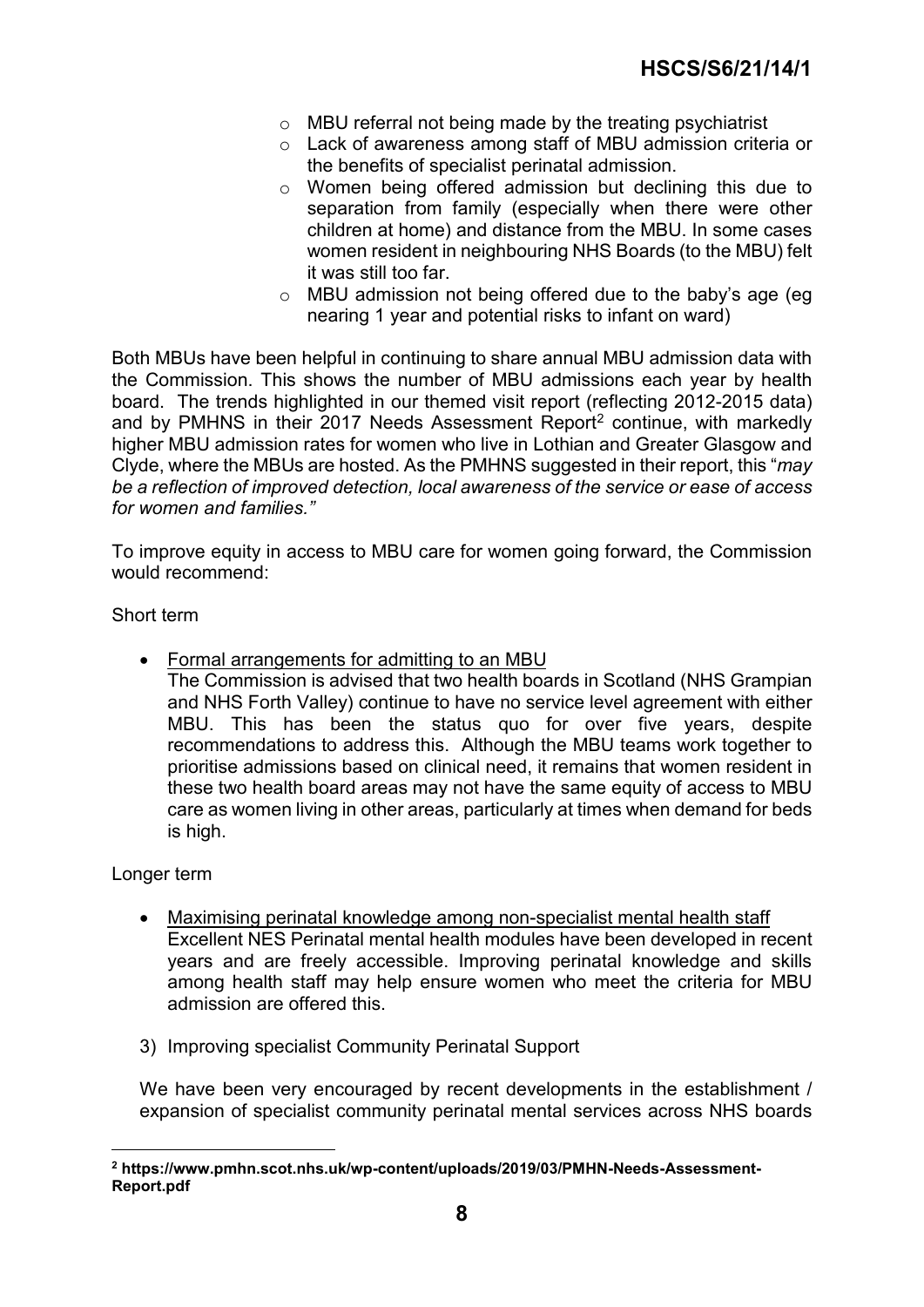in Scotland. This has been supported and funded by the Programme Board, following recommendations from the needs assessment carried out by PMHNS. While this will be a long term process of service improvement, we would endorse the following:

Short term

• Inreach support for women admitted to general adult wards for perinatal care

As discussed above, some women who require admission for acute perinatal mental health care, actively choose to receive this inpatient care locally and not in a regional MBU. Specialist perinatal expertise is nonetheless essential. With the establishment of local specialist community services, we would recommend a focus of this support extends to women who are admitted locally for inpatient perinatal care. The skills and expertise of community perinatal specialists supporting inpatient colleagues in this context is also likely to be invaluable.

Longer term

• Supporting women living in remote and rural areas

Focussing particularly on establishing access to specialist perinatal mental health services for women and families living in remote and rural areas, dependent on the needs of the local population.

As described below, there have also been benefits in the use of digital technology in healthcare during the pandemic, but this must be personcentred and the Commission supports the view that patients having a choice in how they would like to access health support.

#### **Q2. How has the COVID-19 pandemic impacted on the mental health of new mothers and the support available to them during the perinatal period?**

The Commission carries out routine visits to the Mother and Baby Units in Scotland every few years. The majority of our 2020 visit programme had to be postponed due to Covid-19, but we maintained contact with services during this time to monitor the impact of the pandemic. We visited the West of Scotland MBU in November 2021 and will be visiting the MBU in St John's Hospital, Livingston in 2022. The areas below have been highlighted during our contact with the MBUs during the pandemic:

#### 1. Potential impacts on access to care and pathways to admission

Early in the pandemic, we heard that women were presenting with more severe post-partum illness at the point of their admission to MBU. This mirrored a picture being reported to us more widely from acute inpatient mental health services across Scotland. It was not clear whether early detection and swift assessment of acute mental illness in the community (in primary and/or secondary care) was being affected by reduced access to services, particularly during the first lockdown.

Restricted visiting by community midwives and health visitors, reductions in face to face assessments by both GPs and community mental health teams were themes that were discussed with us.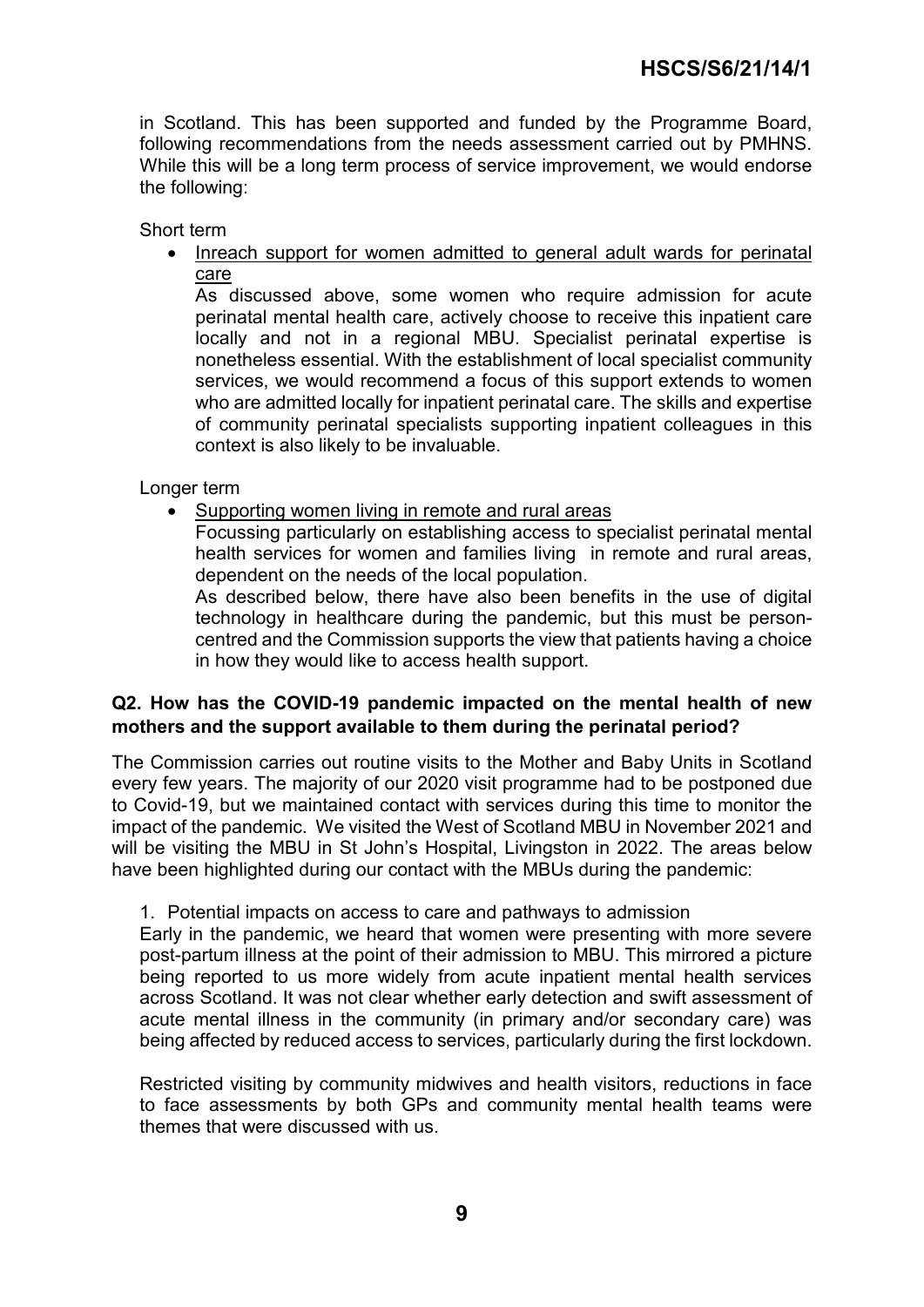In addition, ordinary support networks for new mothers, such as family contact, informal post-natal 'meet ups' or more formalised community supports such as mother and baby groups and services provided by thirds sector organisations were also significantly impacted by Covid-19. Increased isolation and reduced support may have further disadvantaged women already struggling with their mental health at home.

#### 2. MBU bed occupancy

During the first lockdown we heard that bed occupancy remained high on both MBUs. Through our monitoring we came across individual cases where women had not been able to access MBU admission at the point of referral (in one instance due to a unit being temporarily closed to admissions due to Covid, and in another instance, due to no bed availability across the two units).

During our recent visit to the West of Scotland MBU, we heard that bed occupancy remains around 100%. The MBU at St Johns has reported more capacity recently. We are aware that the MBU teams continue to work closely, providing 'out of area' admissions for women needing an MBU bed whenever possible when required.

3. Impact on family contact during MBU admissions

Restrictions on hospital visiting due to Covid had an impact on many women, their partners and families during their time in hospital. We heard this was particularly challenging for families who lived at a greater distance from the MBUs. It was suggested to us that in individual cases, reduced contact with family may have had an impact in 'slowing recovery'.

Whilst the staff teams supported partners visiting wherever possible, and when it was safe to do so, we were told that families were sometimes separated for long periods. Improved access to video technology was promoted to enable 'keeping in touch' and was welcomed by many families. However we heard that for some women who were severely unwell, this caused additional stress. Ensuring families have the technology and internet access to enable this contact is also an important consideration.

Both MBUs have reported family contact and visiting has much improved since the last lockdown.

4. Impact on discharge planning,

We were told that arrangements for discharge planning, which normally involve women having passes at home prior to discharge, were not possible early in the pandemic. The normal practice of graduated home passes enables women to adjust to returning home with their babies, whilst ensuring discharge is safe and supported. Both MBUs told us that due to Covid, admissions were sometimes longer than they might ordinarily have been. Particularly early in the pandemic, discharge was only considered after women achieved a prolonged period of stability on the unit.

There was concern that this particularly affected women living in remote and rural areas, where there was less community support available on discharge. While this